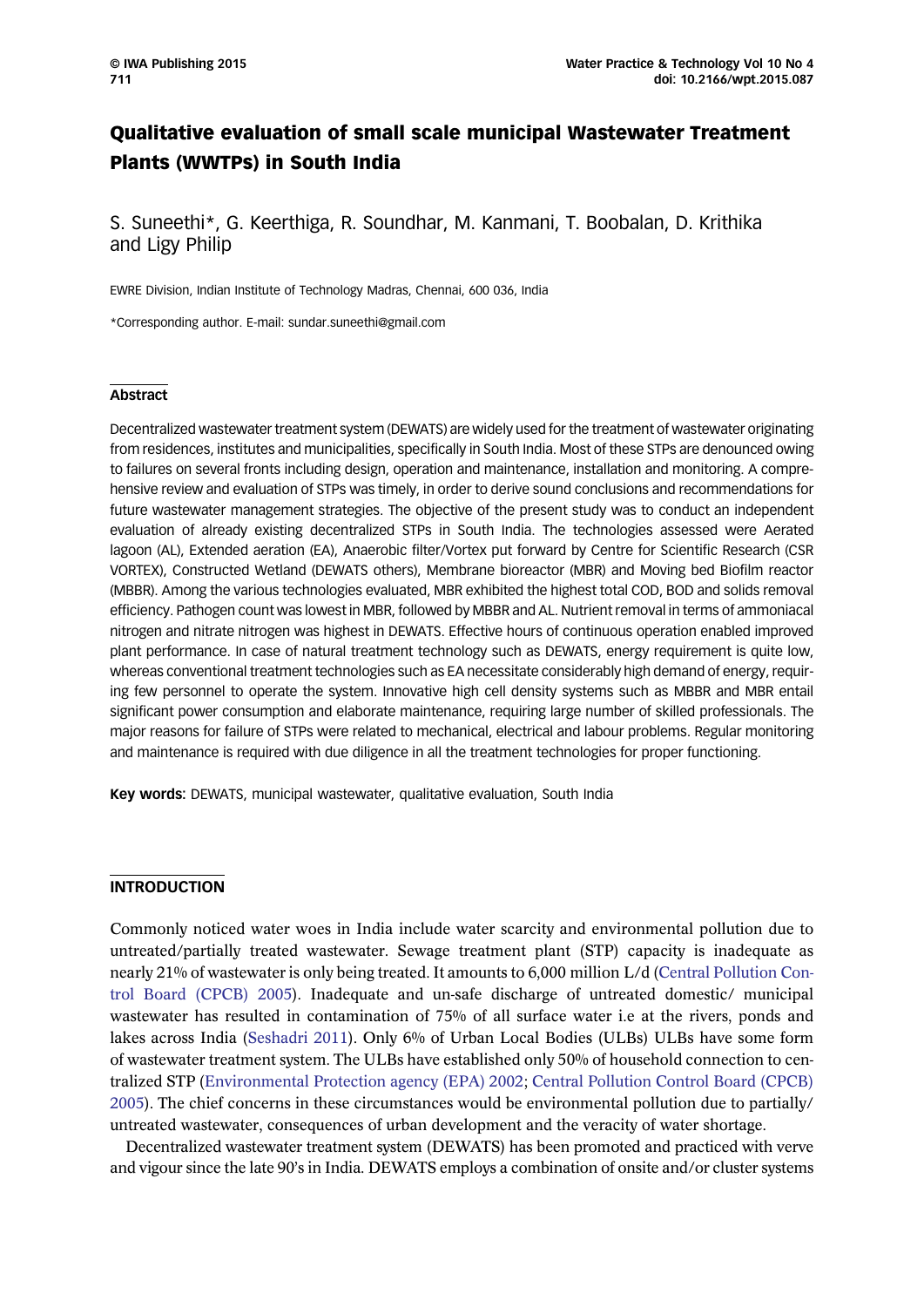and is used to treat and dispose of wastewater from dwellings and businesses close to the source (Obropta & Berry 2005). DEWATS consist of a variety of approaches for collection, treatment, and dispersal/reuse of wastewater for residential, industrial or institutional facilities, clusters of homes or businesses, and entire communities (municipal) (National small flows clearinghouse (NSFC) 2000). These systems can serve on a variety of scales including individual dwellings, businesses, or small communities; Treat wastewater to levels protective of public health and water quality; Comply with prescribed discharge regulatory codes; and work well in rural, suburban and urban settings (Klatte 2004; Inspiration 2013). The advantages of decentralized wastewater treatment includes but not limited to: being cost-effective and economical, avoiding large capital costs, reducing operation and maintenance costs, promoting business and job opportunities, green and sustainable, benefiting water quality and availability, using energy and land wisely, responding to growth while preserving green space, safe in protecting the environment, public health, and water quality, protecting the community's health, reducing conventional pollutants, nutrients, and mitigating contamination and health risks associated with wastewater (National small flows clearinghouse (NSFC) 2000; Environmental Protection agency (EPA) 2002; Klatte 2004). The application and sizing of treatment units based on DEWATS and onsite technologies are defined by performance requirements, wastewater characteristics, and site conditions.

Of the  $>100$  nos of decentralized wastewater treatment plants (WWTPs) of different technology types that have been installed all over India, not all are well functioning (Central Pollution Control Board (CPCB) 2005). There have been several failures including lack of knowledge on operation and maintenance. Further prevalent causes such as intermittent energy supply, lack of skilled manpower and irregular maintenance, process instability, plant aging, hydraulic shock loading and overloading, design and installation problems has been reported (Environmental Protection agency (EPA) 2002). Out of the 115 centralized Sewage treatment plants (STPs) in Class I cities and Class II towns, nearly 45 STPs failed to achieve the prescribed discharge standards (Central Pollution Control Board (CPCB) 2005). The extent of cost recovery is minimal since the marketability of treated water is poor (Environmental Protection agency (EPA) 2002; Central Pollution Control Board (CPCB) 2005).

There is a constant need for innovative Wastewater treatment plants (WWTPs) with pointers on treatment, reuse of water, energy reuse or nutrient reuse. These options have to be sustainable, affordable and yield benefits such as higher wastewater treatment ratios and water scarcity mitigation. Till date there has been no consolidated evaluation and review of all the existing decentralized plants. There is only limited knowledge on the performance of those available existing technologies. To drive forward the future wastewater management strategies in India, a complete review and evaluation of WWTPs is well-timed, so as to develop sound conclusions and recommendations. Consequently careful selection of new technologies for future introduction will be based on existing experiences in India. There is a pressing yet realistic need for upgradation of existing WWTPs and development of advanced treatment options for upcoming WWTPs.

The main goal of this investigation is to assess and evaluate the performance of DEWATS plants meant for residential, industrial and municipal facilities in South India. This paper will address this objective of conducting an independent evaluation of already existing decentralized WWTPs in South India.

The specific objectives of this investigation include:

- (i) To conduct an independent and integrated assessment of the existing technologies in India
- (ii) To assess the potential of various technologies and evaluate the performance of municipal and household wastewater treatment, reclamation and reuse strategies
- (iii) To characterize the wastewater from each units from different WWTPs adopting different technologies
- (iv) To investigate the efficiency of organics, nutrients, solids and coliform removal from the existing WWTPs adopting different technologies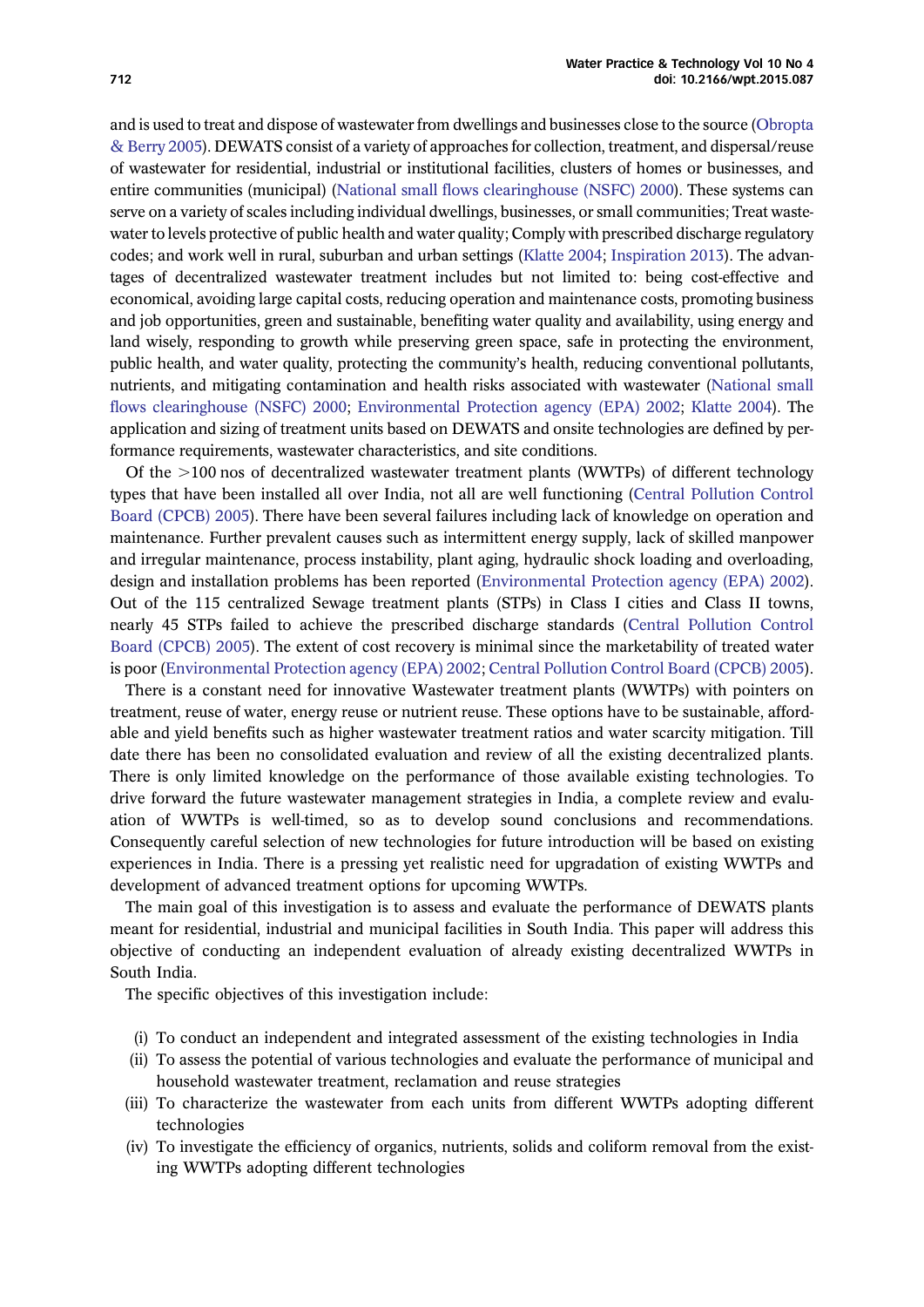# MATERIALS AND METHODS

The strategy of the work plan was divided into 2 phases.

(i) PHASE 1 – Documentation

The general scope of this investigation spanned nearly 1900 STPs, out of which 13 plants with 6 technologies were taken up for evaluation from the Southern states. It included updating documentation, careful selection of case studies, and collection of background information on case studies. For the Southern states, through the data collection, over 50 listings of companies and Institutes were contacted. The sites for evaluation were chosen in Tamilnadu and Karnataka.

(ii) PHASE 2 – Evaluation

It comprised of technical and environmental performance evaluation of the WWTPs, and carrying out hygienic assessment. The PHASE 2 involved both Qualitative evaluation (QE) and In depth evaluation (IDE) by grab sampling and composite sampling, respectively. For the purpose of this publication, the discussion will be restricted to qualitative evaluation. The parameters monitored for QE includes pH, total and soluble COD, total and soluble BOD, TSS/MLSS, ammoniacal nitrogen, nitrate nitrogen, total and inorganic phosphate and total/faecal coliforms. These parameters were analysed according to American Public Health Association (APHA) (2005).

## Qualitative evaluation (QE)

The Table 1 depicts the Qualitative evaluation (QE) that was carried out for the chosen 13 plants with a sampling frequency of every 6 months from 2013 to 2014. This was followed by individual case studies of each plant during IDE. The schematic of the treatment technologies in each STPs from the chosen sites are depicted in Figure 1. The details of treatment train, the results of the wastewater

| <b>SLNO</b> | <b>TECHNOLOGY</b>                                 | <b>PLANT ID</b>                                                | <b>LOCATION</b>                                                                        | <b>CAPACITY</b><br>(MLD)                               | <b>STARTUP</b><br><b>YEAR</b>                | <b>TYPE OF</b><br><b>WASTEWATER</b>                                                      | <b>FLOWSHEET</b>                                                                                                            |
|-------------|---------------------------------------------------|----------------------------------------------------------------|----------------------------------------------------------------------------------------|--------------------------------------------------------|----------------------------------------------|------------------------------------------------------------------------------------------|-----------------------------------------------------------------------------------------------------------------------------|
| 1.          | Aerated Lagoon (AL)                               | $AL-1$                                                         | Tamilnadu                                                                              | 1.4                                                    | 2004                                         | Institutional                                                                            | Aerated Lagoon $+$<br>$Clariflocculator +$<br>Sand Filter $+$<br>Chlorination                                               |
| 2.          | Extended aeration<br>(EA)                         | $EA-1$<br>$EA-2$<br>$EA-3$<br>$EA-4$                           | Tamilnadu<br>Tamilnadu<br>Karnataka<br>Karnataka                                       | 1.70<br>1.00<br>1.00<br>0.20                           | 2012<br>2004<br>2008<br>2011                 | Institutional<br>Institutional<br>Institutional                                          | Extended aeration $+$<br>$Clariflocculator +$<br>$Chlorination + Sand$<br>Filter + Polishing pond                           |
| 3.          | Anaerobic filter/<br>Vortex (CSR<br><b>VORTEX</b> | $CSR-1$<br>$CSR-2$<br>$CSR-3$<br>$CSR-4$<br>$CSR-5$<br>$CSR-6$ | Pondicherry<br>Pondicherry<br>Pondicherry<br>Pondicherry<br>Pondicherry<br>Pondicherry | 0.008<br>0.0054<br>0.0055<br>0.0075<br>0.0090<br>0.035 | 2009<br>2010<br>2011<br>2009<br>2010<br>2004 | Residential<br>Residential<br>Institutional<br>Residential<br>Residential<br>Residential | Anaerobic Baffled<br>$Reactor + Anaerobic$<br>$Filter + Vortex$<br>/Planted Filter                                          |
| 4.          | Constructed Wetland<br>(DEWATS others)            | DEWATS-1                                                       | Tamilnadu                                                                              | 0.0025                                                 | 2013                                         | Institutional                                                                            | Settling Tank $+$ Wetland                                                                                                   |
| 5.          | Membrane bioreactor<br>(MBR)                      | $MBR-1$                                                        | Karnataka                                                                              | 1.5                                                    | 2004                                         | Municipal                                                                                | Membrane Bioreactor $+$<br>Chlorination                                                                                     |
| 6.          | Moving bed Biofilm<br>reactor (MBBR)              | MBBR-1                                                         | Tamilnadu                                                                              | 0.4                                                    | 2010                                         | Institutional                                                                            | Moving bed biofilm<br>$reactor + Setting$<br>$(alum) + Sand Filter +$<br><b>Activated Carbon</b><br>$Filter + Chlorination$ |

#### Table 1 | List of technology and STP details for QE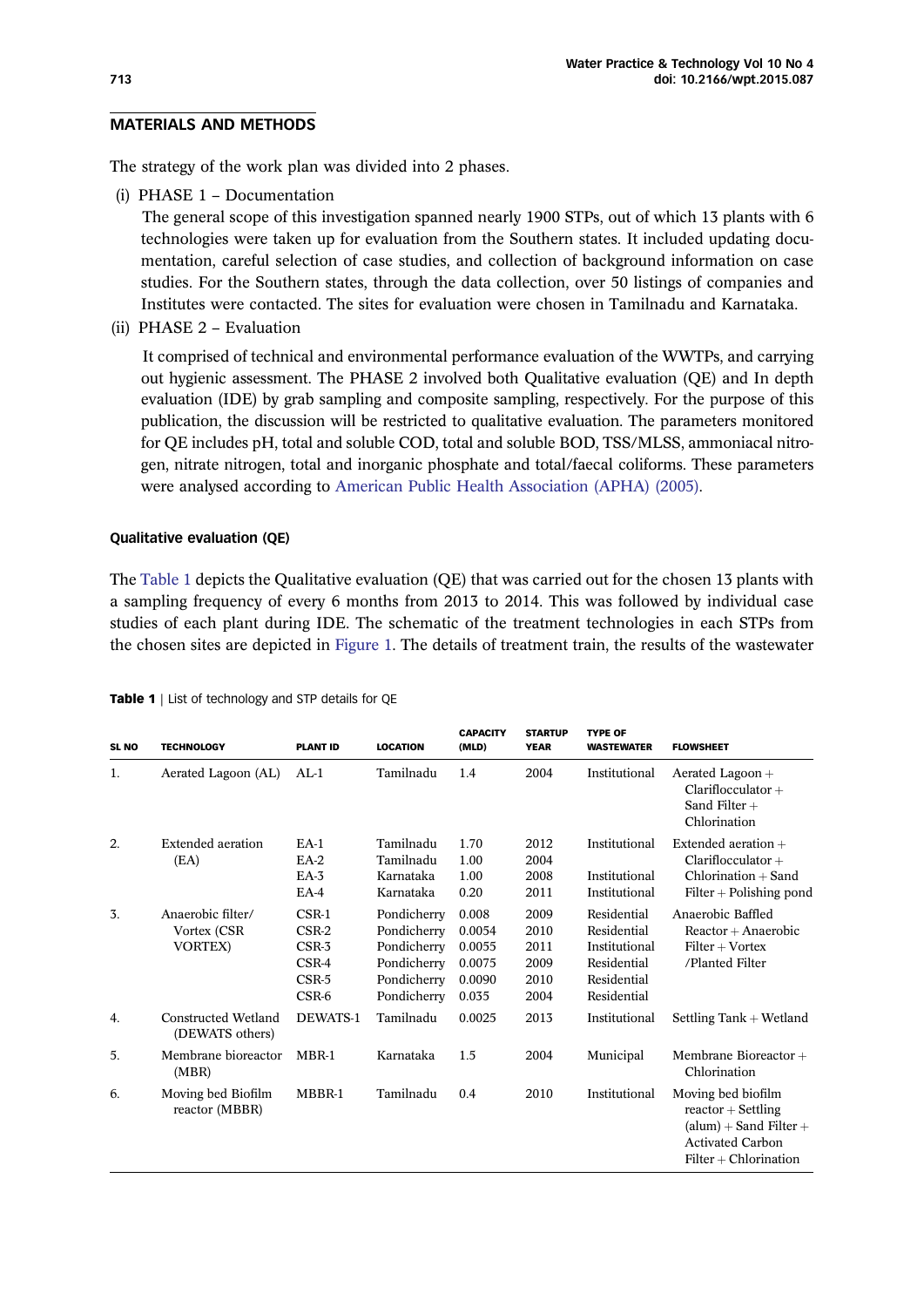

Figure 1 | Schematic Flowchart of the 6 Treatment Technologies Assessed In South India.

analysis and operation and maintenance are explained in this manuscript. The QE of the 6 treatment technologies is based on the organic, nutrient, solids and coliform removal, and plant details on operation and maintenance.

# RESULTS AND DISCUSSION

# Organic and nutrient removal during QE

The performance of all the 13 STPs during the course of QE is depicted in Figure 2. The MBR-1 showed a total COD removal of 97%, as observed in Figure 2(a). Off the 6 CSR STPs, the CSR-6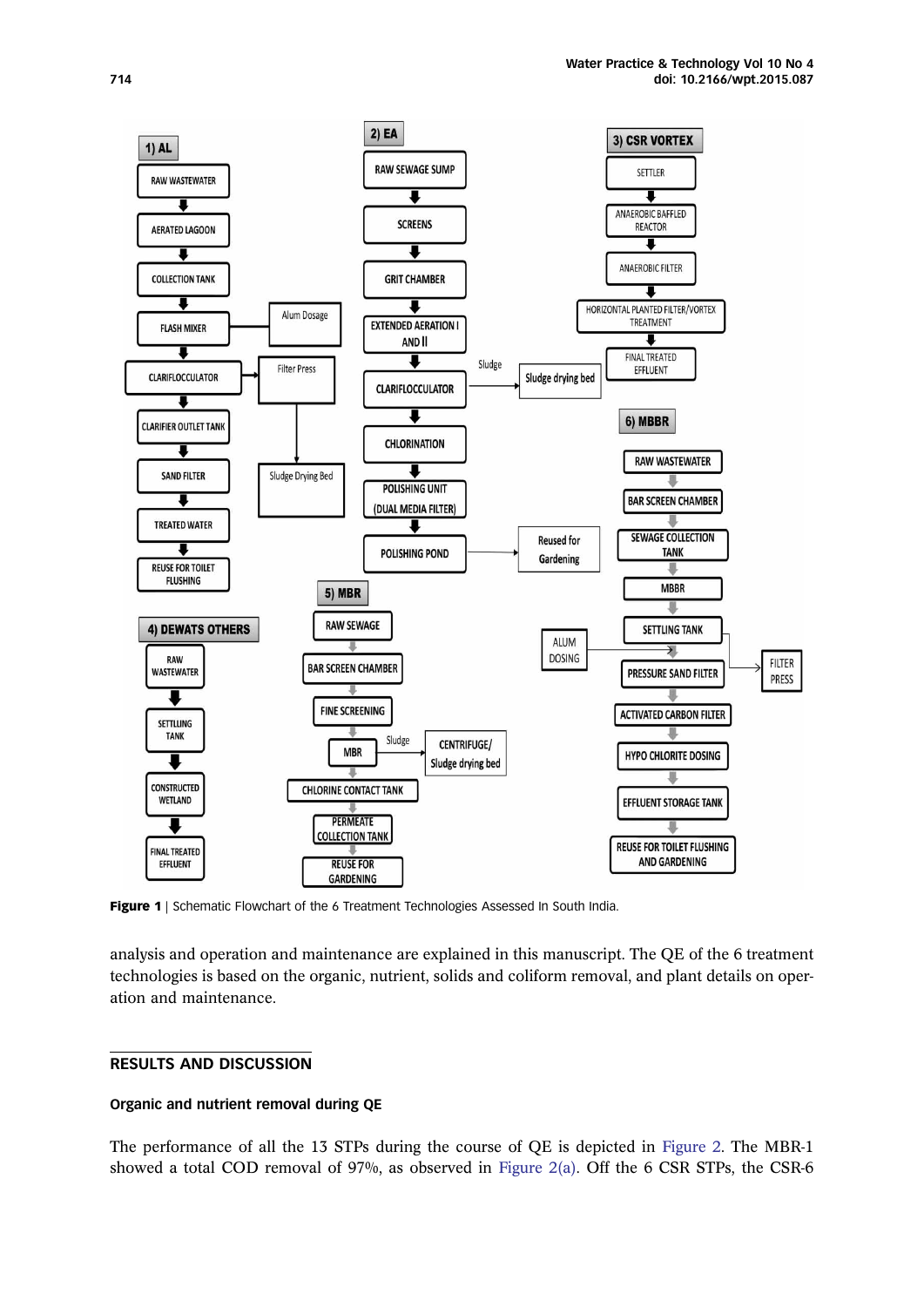

Figure 2 | Performance Evaluation of STPs.

STP has shown the maximum organic removal in terms of total COD of 92% with the lowest from CSR-5 at 67%. Overall, the disparaging results from different STPs with similar technology, with common geography and design could be due to difference in operation strategies and maintenance. In general, the performance of organic removal in CSR Vortex systems were due to the longer HRT 0.167 d (anaerobic baffled reactor), 0.75–0.917 d (anaerobic filter) (Baetens 2009) and the development of highly concentrated bacterial population in the anaerobic filter (Gerardi 2003). The extremely stable digestion process was achieved even during significant variations in operation strategies and maintenance. The high SRT of 365 d is advantageous for anaerobic digesters, since it can maximize removal capacity, reduce required digester volume, and provide buffering capacity for protection against the effects of shock loadings and toxic compounds in wastewaters and sludges (Gerardi 2003).

With regards to soluble COD removal, the extended aeration system at EA-4 fared lowest at 66% removal compared to the other technologies. The trite performance of EA-4 for soluble COD was similar to total COD removal (53%). The magnitude of higher removal of soluble COD when compared to total COD could be because of the fact that in a typical extended aeration system, the soluble COD, which is the readily degradable portion of the COD in wastewater, is the fraction removed during aerobic treatment processes (Metcalf & Eddy 2002). This theory holds good for all the 3 extended aeration systems in this QE.

The nutrient removal in terms of ammoniacal nitrogen was better in biofilm based systems such as MBR-1 (95%) and in extended aeration systems including EA-1&2 and EA-4 with 94% and 91% respectively, as shown in Figure 2(b). But the highest ammonia removal efficacy of 98% was pronounced in DEWATS-1 plant then followed by MBR-1. MBR-1 is proven to be an advanced high cell density systems having complete biomass retention, high reactor loading and low sludge production (Mahimairaja & Bolan 2004; Berge *et al.* 2005; Bertino 2010) and utilized for treating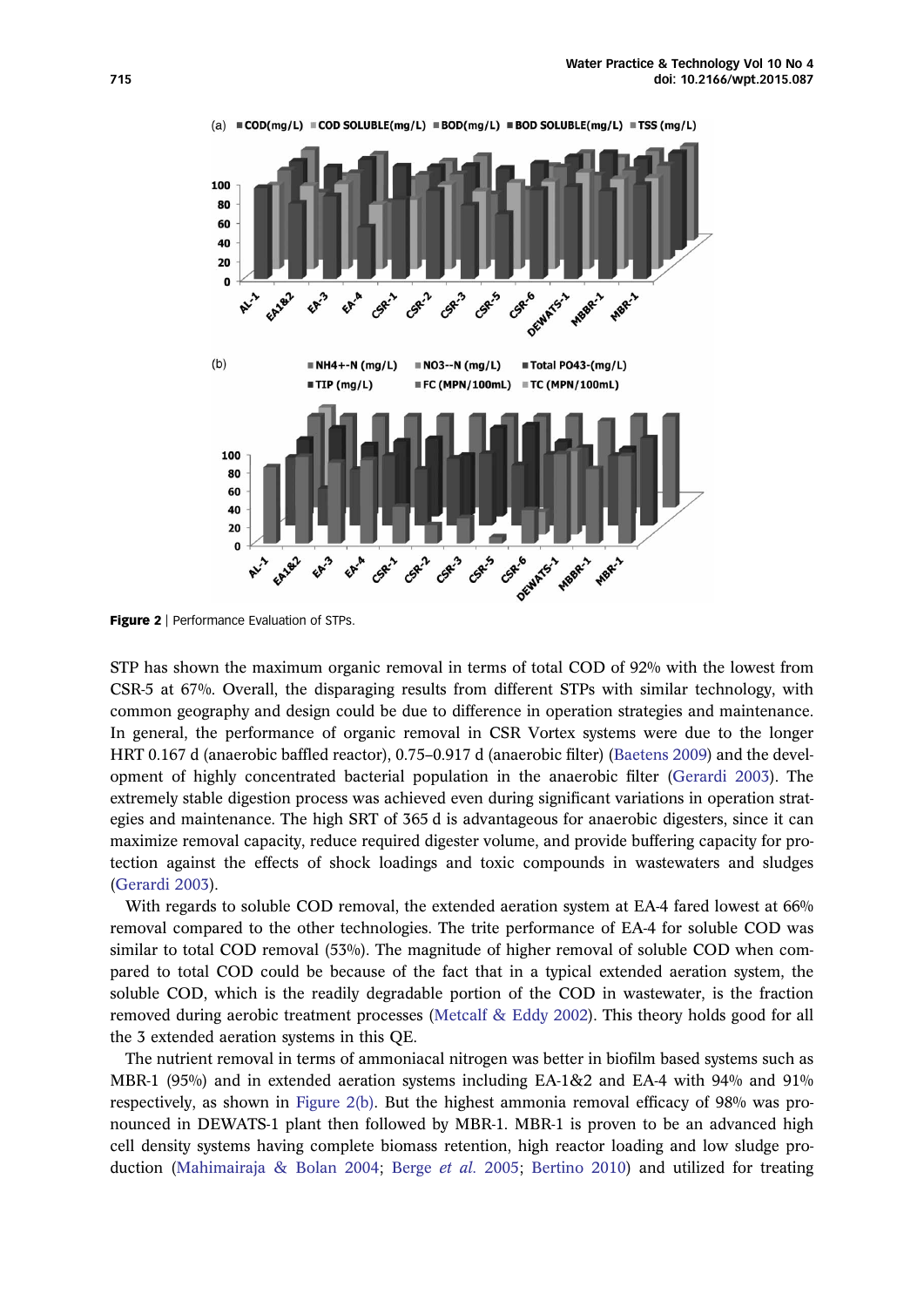ammonia rich wastewaters such as landfill leachate, distillery and tannery effluents etc., The constructed wetland in DEWATS-1offers ammonia removal by the principle of bioremediation where the bacterial action on the surface of roots and leaf litter removed most of the nutrients in biotransformation (Kivaisi 2001; Metcalf & Eddy 2002). The nitrogen and phosphorus from municipal wastewater is removed through plant uptake, ammonia is removed through volatilization and nitrification and denitrification (Environmental Protection agency (EPA) 1993; Kivaisi 2001; Kaur *et al.* 2012).

# Main findings from removal of organic, inorganic and biological pollutants removal during QE

The chief findings from the monitoring during QE are presented in Table 2. Upon comparing different technologies, the MBR-1 followed by DEWATS-1 had exhibited maximum total COD removal efficiency. With respect to total BOD removal efficacy MBR-1 then followed closely by CSR VORTEX (CSR-6) had topped the list. Soluble COD and BOD was maximum removed in DEWATS-1. Solids removal is best in MBR-1 compared to other treatment options. Pathogen count was lowest in MBR-1, MBBR-1 and AL-1. Ammoniacal nitrogen and nitrate nitrogen removal was highest in DEWATS-1. Nutrient removal by constructed wetland has been well documented in several literatures (Kivaisi 2001; Kaur *et al.* 2012). From these inferences, 4 STPs were eventually chosen for in depth evaluation including, CSR VORTEX (CSR-6), MBBR-1, AL-1 and EA-4. These 4 STPs were in turn evaluated in comprehensive detail, to identify if their performance was good only during the grab sampling days, or otherwise, with additional parameters included in the monitoring scheme.

## Comparison of performance for the 13 plants in QE – technology wise

The performance of AL and EA technologies during QE is presented in Figure 3. As per the CPCB general standards for discharge of environmental pollutants of effluents into inland surface waters (Central Pollution Control Board (CPCB) 1986), the AL-1 STP had conformed to the limits. In all the EA systems, COD and TSS concentration in the treated effluent met the permissible limits. EA-4 did not meet the standard limits in terms of coliforms and BOD.

|       |                           | <b>Technology - Location ID</b>   |                      |  |  |
|-------|---------------------------|-----------------------------------|----------------------|--|--|
| SI No | <b>Parameters</b>         | Highest removal (%)               | Lowest removal (%)   |  |  |
| 1.    | COD(mg/L)                 | MBR-1 (97)                        | $EA-4(53)$           |  |  |
| 2.    | COD SOLUBLE(mg/L)         | DEWATS- $1(>99)$                  | $EA-4(66)$           |  |  |
| 3.    | BOD(mg/L)                 | $MBR-1(97)$                       | $EA-4(59)$           |  |  |
| 4.    | BOD SOLUBLE (mg/L)        | DEWATS-1 $(>99)$<br>$MBR-1 (>99)$ | $CSR-3(84)$          |  |  |
| 5.    | $TSS$ (mg/L)              | MBR-1 (97)                        | $CSR-3(47)$          |  |  |
| 6.    | $NH_4^+ - N$ (mg/L)       | <b>DEWATS-1 (98)</b>              | $CSR-5(7)$           |  |  |
| 7.    | $NO5- - N$ (mg/L)         | <b>DEWATS-1 (91)</b>              | $CSR-6(25)$          |  |  |
| 8.    | Total $PO_4^{3-}$ -(mg/L) | MBR-1 (96)                        | $EA-1&2(40)$         |  |  |
| 9.    | $TIP$ (mg/L)              | $CSR-5 (>99)$                     | $CSR-2(66)$          |  |  |
| 10.   | TC (MPN/100 mL)           | $AL-1$ ( $>99$ )                  |                      |  |  |
| 11.   | FC (MPN/100 mL)           | $MBR-1 (>99)$<br>$MBBR-1$ (>99)   | <b>DEWATS-1 (95)</b> |  |  |

Table 2 | Chief findings from QE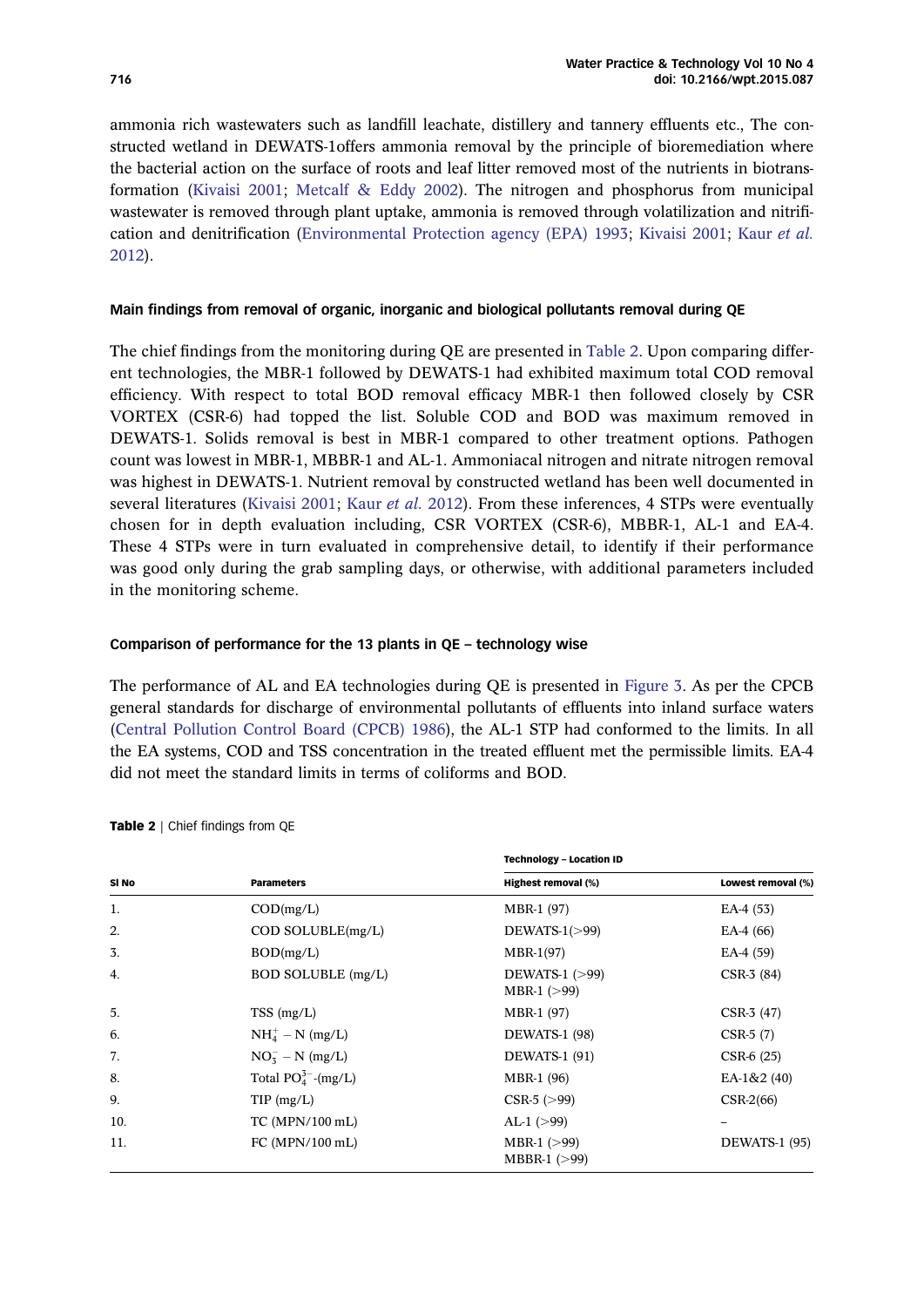

Figure 3 | Comparison of performance of 6 technologies during QE.

In CSR Vortex systems, CSR-3, 4, 5 & 6 did not conform to the limits for COD. In terms of BOD, except CSR-6 all other 5 STPs did not meet the discharge standards prescribed by Central Pollution Control Board (CPCB) 1986. Except for CSR-2 and 6, other CSR plants did not achieve the limits for solids concentration. For coliforms removal, all STPs of CSR Vortex were not meeting the standards. DEWATS-1 and MBR-1 conformed to the limits of CPCB. In MBBR-1, too all other parameters met the standards.

#### Main findings from overall QE

#### Wastewater reclamation and reuse

Off the 13 STPs in QE, the EA-1 and 2 utilized the treated effluent for agricultural purposes. The rest of the STPs reclaimed the treated water by reusing it for gardening and toilet flushing.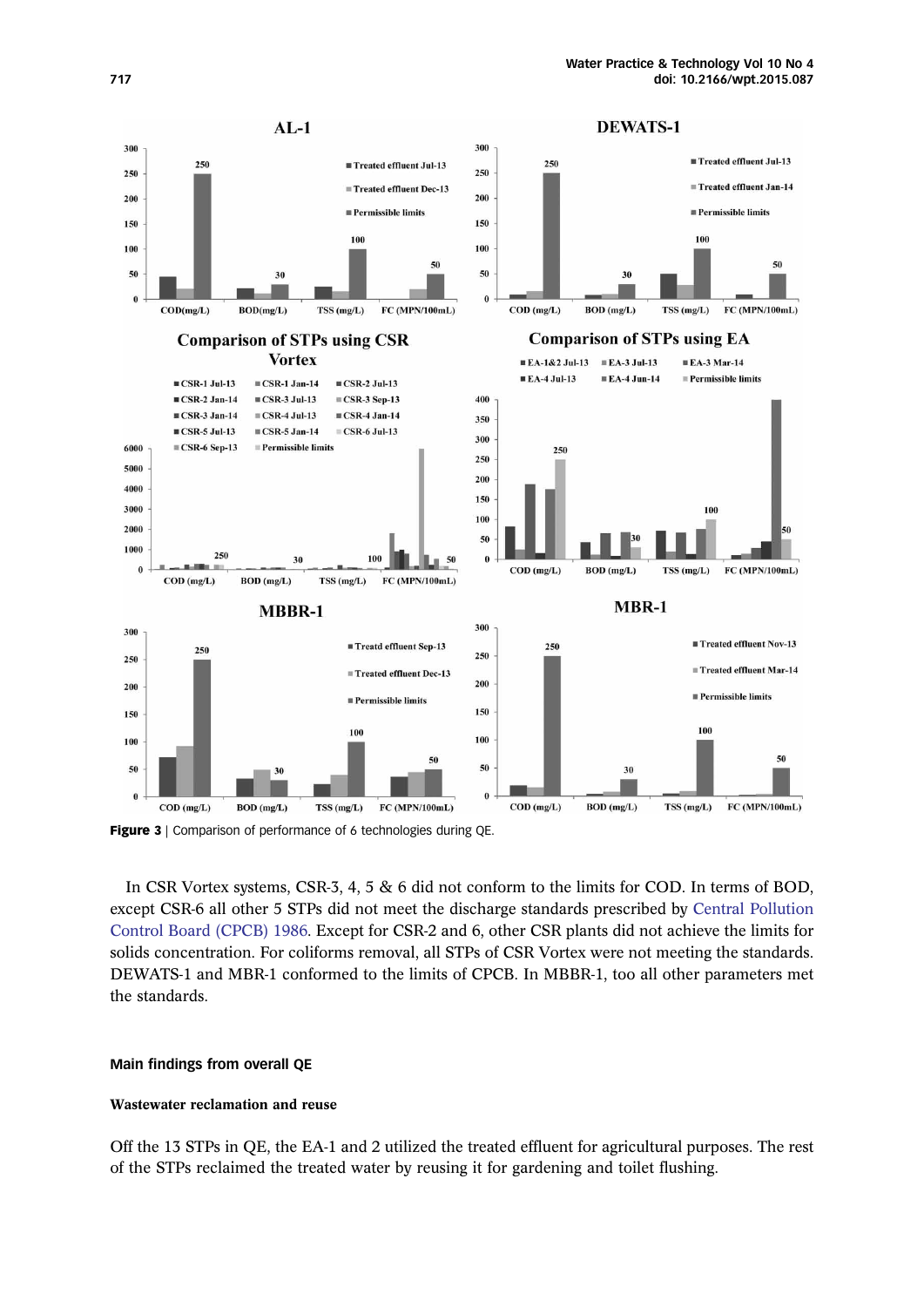#### Sludge management and resource recovery

The sludge produced in AL-1 (145 kg/d) and EA-1, 2, 3 and 4 is directed to the sludge drying bed and eventually used as manure for gardening. In the MBBR-1 system, about 574 g of dry solids was generated per day. The sludge that is generated was dried using filter press and used as manure. In DEWATS-1, no sludge was produced from the constructed wetland. Yet the sludge/silt management of the effluent produced from the settling tank is ambiguous. In CSR Vortex systems, since the SRT is 365 d, the sludge from the anaerobic baffled reactor and the filter (CSR-1 about 7 kg/year; CSR-2 about 8 kg/year; CSR-3 about 9 kg/year; CSR-4 about 13 kg/year; CSR-5 about 14 kg/year and CSR-6 15  $m^3$ /year) was withdrawn using external pump in trucks and outsourced for further applications at a dedicated site near the STPs.

## Impact of STPs

All these different technologies have varying degrees of local impact due to foul odors, release of corrosive and harmful gases such as  $H_2S$ , CH<sub>4</sub>, and NH<sub>3</sub> and flies nuisance. In CSR Vortex systems, since most of the units are underground it mainly prompted unpleasant odors and mosquito menace. In MBBR-1 EA-1 to 4 and DEWATS-1, the nearby community faced similar problems. In AL-1 and MBR-1, very rarely complaints of noise and bad smell have come to notice.

#### Plant operation and maintenance

From the QE, it could be understood that for effective plant performance, it needs to be properly operated and maintained. The effective hours of continuous operation enabled improved plant performance. The Operation and maintenance (O&M) of STPs is dependent upon a number of factors including: Uninterrupted energy supply, Skilled manpower and Preventive & regular maintenance (Central Pollution Control Board (CPCB) 2013). In case of natural treatment technology such as DEWATS-1, energy requirement is quite low, whereas conventional treatment technologies such as EA need considerably high demand of energy. Advanced high cell density systems such as MBBR-1 and MBR-1 too, require significant power consumption and elaborate maintenance. Besides, O & M problems, the typical plant performance related issues were due to intermittent energy supply, lack of skilled manpower, irregular maintenance, process instability, plant aging, hydraulic shock loading and overloading, improper construction, design and installation problems, power outages and recurrent mismanagement (Environmental Protection agency (EPA) 2002; Sherri & Wong 2010). Natural treatment technology STPs requires few personnel to operate the system whereas advanced & conventional treatment technology based STPs requires large number of skilled professionals. The major issues for failure of STPs observed during qualitative evaluation were related to mechanical, electrical and labour problems. Specifically the frequently associated problems were that of aerator and clariflocculator, motor and pump related. The common reasons for success of STPs were good civil engineering and design, sound construction and supportive management. On-going and periodic monitoring and maintenance is required with due diligence in all the treatment technologies for proper functioning (Environmental Protection agency (EPA) 2002).

# **CONCLUSIONS**

The QE of the 13 WWTPs with 6 technologies have yielded interesting outcomes which are primarily dependent upon access to plants, operating personnel and uninterrupted power supply. The performance of the plants during QE in terms of organic, nutrient, solids and coliform removal is based on the